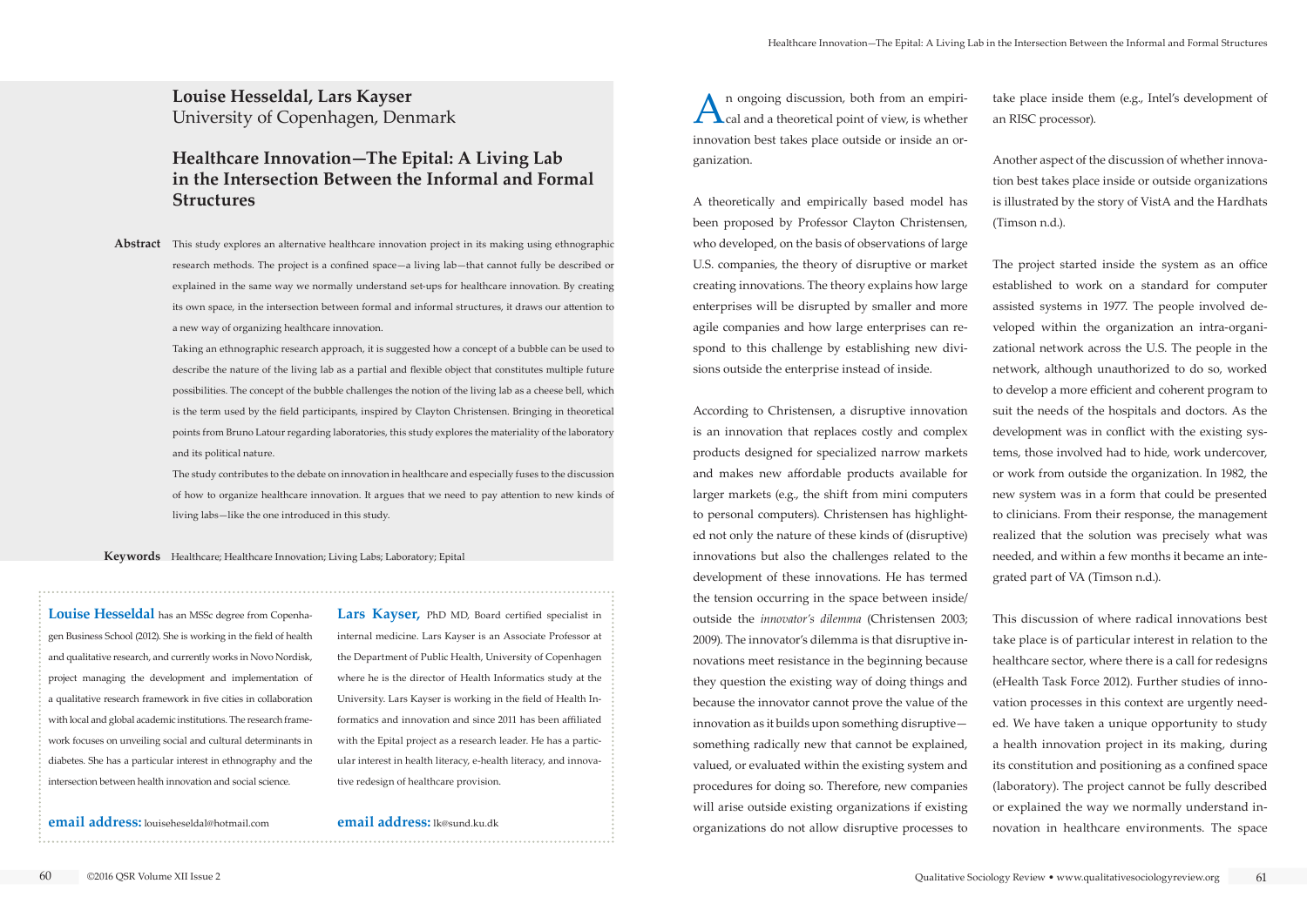(laboratory) is named the *Epital* and those who are involved in the project are named *the Epitalists*. The laboratory of the Epitalists creates its own space, which is neither fully inside nor fully outside the formal organization of the Danish healthcare system, as it is based in a municipality. In Denmark, municipalities are not providers of hospital and specialized healthcare services, but they are responsible for health promotion and disease prevention (Kierkegaard 2013). What makes this case so interesting is precisely that it is at the intersection of inside/outside. The debate and discussion, both from an empirical and a theoretical point of view, tend to focus on whether innovation best takes place inside or outside the existing structure—be it an organization, industry, or sector. This article will focus on the construction of a certain kind of laboratory and, inspired by Bruno Latour (1983), argues that we need to pay attention to new ways of organizing healthcare innovation by focusing on the construction and position of a laboratory within a "societal milieu." As Latour argues, the distinction between inside and outside is actually what laboratories are destabilizing.

#### **Introduction to the Epital Project**

In 2011, a project group gathered to develop the ideas of the Virtual Hospital project (Phanareth et al. 2013) into a whole system approach to assisting people with Chronic Obstructive Pulmonary Disease (COPD) and those with other chronic conditions to cope with the condition on a daily basis and during exacerbations. Participants in the project came from the healthcare service sector, private companies, universities, and patient associations. In 2011, the project emerged as an informal inter-organizational network (IION), which planned a proofof-concept that took place in the summer of 2012. In January 2013, the project initiated a pilot study, which by mid-2014 had 50 COPD patients enrolled.

In the emerging phase of the project, which is described in this article, more than 100 individuals coming from, but not necessarily representing more than 20 organizations, have participated for shorter or longer periods in the planning and development of ICT and organizational solutions, including ways to improve people's self-management and empowerment.

# **Research Method: Entering the Laboratory of the Epitalists**

In November 2011, the first author of this article, Louise Hesseldal (LH), entered the laboratory of the Epitalists in order to explore the emerging project and network in practice from within the network itself. The observer entered the field of *the Epitalists* as participatory observer and followed the daily practice at the Frederiksberg Hospital, Section of Telemedicine Research (STR).

When the observer entered the laboratory of the Epitalists, she quickly realized that she was in a field where everything was in the making and there was no clear boundary between inside/outside the laboratory. The Epitalists were working just as much inside the laboratory as outside. They were interacting with politicians, investors, and research foundations and with technological equipment, algorithms, and clinical data. Similarly, even though the Epitalists had an identity in terms of a name,

it was hard to find out in practice who they actually were. There was no clear boundary between who was included and who was not included in the project. In practice, the STR, the physical gathering place and laboratory of the Epitalists, functioned on a daily basis as a revolving door for people coming in and out of the door.

It quickly became a methodological challenge: Where do you start when there is no solid ground since it is all in the making? How do you study an organization when the "group" you are trying to follow is more a revolving door than something stable? How do you study organization in practice when this does not have a tangible form and is not geographically defined?

#### **Following the Actors**

The methodological challenges and practical issues that arose when the observer entered the field were partly solved with inspiration from Latour's work, *Reassembling the Social* (2005), which is an introduction to actor-network theory (the ANT). The starting point is not theoretical explanation perspectives on the social but practice and how to follow the connections to the social (Latour 2005). Latour argues for following the actors rather than starting the study of the social in pre-defined sociological explanation perspectives. The actors make the work, so to speak, in their work on establishing the social or in their work on organizing themselves. The role of the observer is simply to "follow the actors" (Latour 2005) and the connections they are making, and to do so with patience—the observer must simply just "follow the actors."

Taking her point of departure in Latour's theoretical and methodological principles to just "follow the actors," the observer found that it is a matter of letting the field categorizations, boundaries, and definitions be stronger than sociological explanations, which Latour refers as *social aggregates*. Whether the Epitalists are working on establishing a laboratory or establishing a network (in terms of an IION), the starting point is the connection work needed in order to establish "The Epital" project. Further, focus is on group formation rather than established groups: "No group, only group formation" (Latour 2005:27- 43). It is about studying the process of organizing rather than the organization itself. This approach opens up for considering disorder and instability as productive—as research objects themselves—that can bring something interesting and new to the social. They become prerequisites for the study rather than problems.

The theoretical outset in Latour (1983; 1987; 1988; 2005; 2008) has shaped the way the observer has observed—and also the way she has analyzed the observations and the following presentations. The observer has included theoretical concepts to open up the analysis and to add to the empirical observations. The concepts have emerged rather than been forced onto the setting. In practice, this means that the observer has continuously found new theories and literature as an outcome from the interaction with the field and the observations. Analytical concepts are included in order to open the analysis of the observed. These concepts are both purely theoretical concepts, primarily from Steven Brown's (2002; 2013) reading of Michel Serres and Bruno Latour (1983), but also concepts in terms of metaphors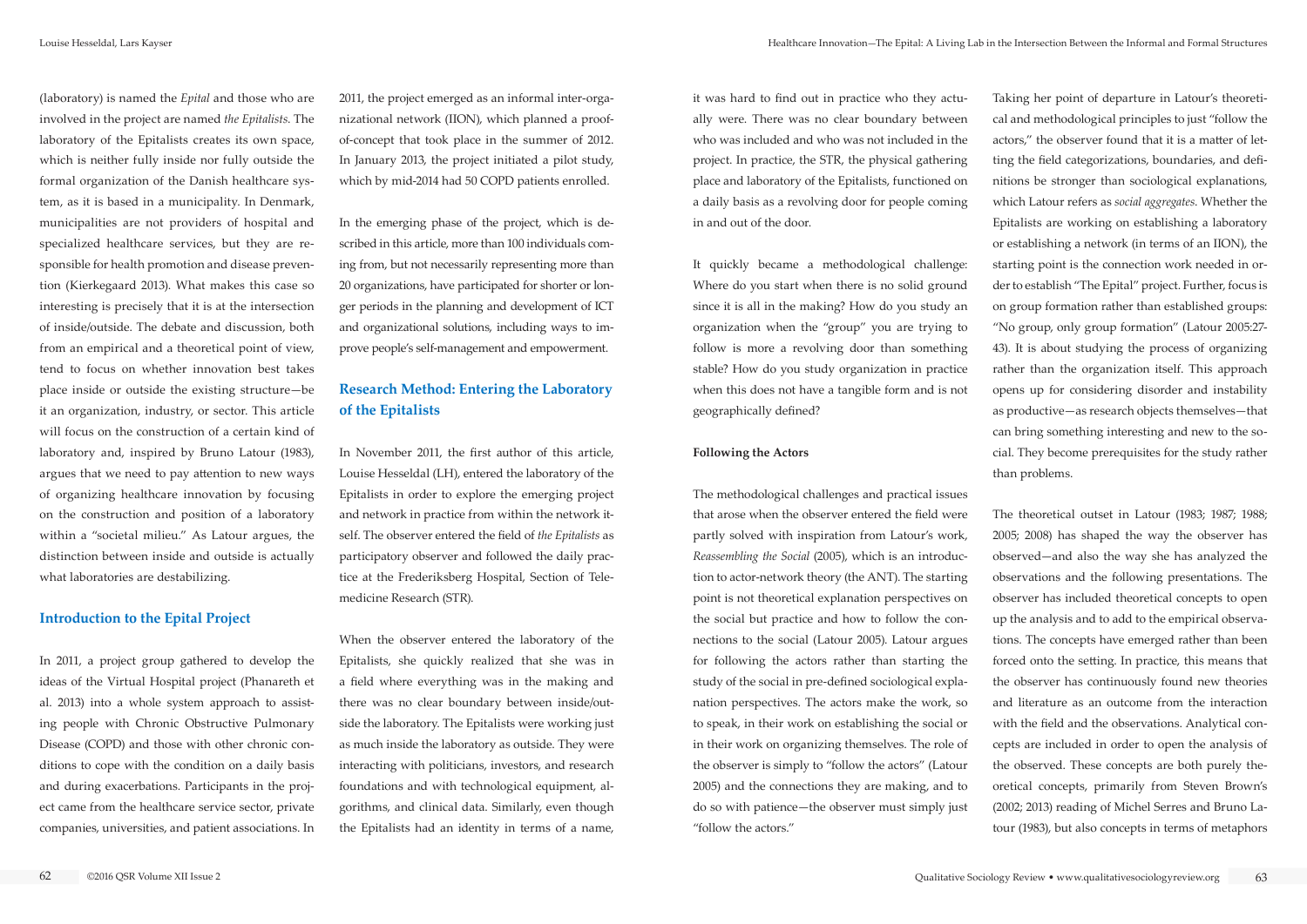developed and introduced by the observer based on the interaction with the field.

#### **Multi-Site Ethnography**

The ethnographic field study was chosen as the primary method to acquire data, as the objective was to study the dynamics of the emerging project and network in practice. For the very same reason, the ethnographic interview rather than the structured interview has been used in order to ask questions about practice (Emerson, Fretz, and Shaw 1995:19). The ethnographic interview is a long conversation, rather than a one-time interview, which allows more in-depth knowledge to emerge about the studied field.

Entering into the social context and daily practice of the Epitalists enabled the observer to observe practice and processes from within. The observer carried out all observations, which formed the basis for the subsequent analysis, while writing her Master's thesis in 2011-2012. During the field study, the observer participated in a wide range of meetings both formal and informal, including coordination meetings, strategy meetings, progress meetings, briefings, "testing technology" meetings, and crisis meetings. Moreover, the observer also joined informal conversations and observed the daily routines and dynamics in the network as she participated in the daily work of the Epitalists.

The observer-researcher was aware during the field study of how she might influence the field she was studying when she participated in the daily activities of the Epitalists, such as attending meetings and joining formal, as well as informal conversations. The challenge is always to be informative about the research as it proceeds and develops. However, as the researcher became an integrated part of the network for almost 11 months, the ongoing dialogue about the field and the field study itself was an integrated part of the formal and informal dialogues with the Epitalists. The observer-researcher revealed herself to all participants on the first contact with STR and when new people entered the network. LH always informed the participants that observations and conversations would be gathered for research purposes in an anonymous form. All participants agreed to this.

Since the laboratory was not limited to STR, the "field" could not be limited to the physical laboratory at STR. In order to capture the emergent nature of the object of study—the emerging network in practice—*multi-site ethnography* was chosen. The multisite perspective opens up for a new understanding of what the field is and how this field can be examined. As George E. Marcus (1995) puts it, multi-site ethnography is a mobile method, which allows the study to travel across locations and boundaries:

This mobile ethnography takes unexpected trajectories in tracing a cultural formation across and within multiple sites of activity. [p. 96]

In order to capture the emergence and dynamics of the network, the observer did not limit the field study to the physical site of STR but extended the observations beyond the walls of STR by following the actors when they acted "outside" STR, for example, giving lectures or attending meetings in other networks.

However, the extension of the field concept was not limited to moving from working inside to working outside the physical space but also involved moving into the non-physical space. The observer also read literature related to the network on topics such as "open source software" and "management literature" and followed as well the ongoing debate about telemedicine in Denmark. These sources of information were not purely background knowledge but an integrated part of the field study itself.

Moreover, the field study also took place in the partly digital space, where the actors communicated through emails and shared documents in a *Dropbox*  folder. The observer was included in the email list and had access to the *Dropbox* folder, which allowed her to observe the network in front of her computer in the late evening when she received emails and pop-up (update) notifications, indicating that new documents had been added or modified in the folder. In addition, the expansion of the network became visible when new members were added to the email list. Thus, the observer had to turn her gaze to different sites to explore different aspects of the object of analysis: the emergence and dynamics of the Epital project.

#### **The Desktop as the Second Field**

All the sites described above constitute the field study and the empirical basis for the analysis. The observer has systematically and continuously recorded all observations from the "visited sites" in logbooks and transcribed these observations into field notes. However, the transcription of field notes has only been one part of the fieldwork; the subse-

quent practice of analyzing and reworking the field notes into analytical field descriptions has been an equally large—and essential—part of the fieldwork. The practice of writing has not been something outside the fieldwork, but instead an integrated part of the fieldwork itself. The anthropologist Marilyn Strathern (1999) formulates the practice of writing as "the second field" (Hansen 2011), where the two fields are partly connected:

The relationship between the two fields can thus be described as "complex" in that each is an order of engagement, which partly inhabits or touches upon, but does not encompass the other. Indeed, either may seem to spin off on its own trajectory. [Strathern 1999:2]

The observer also experienced how the analytical descriptions were created in the interplay between the two fields. In front of the computer, the observer recalled additional observations and insights from the field study, which were not included in the written field notes. Instead, these insights emerged in the interplay/interlink between the field notes and the work behind the desk. In front of the computer, the field was "replayed," so to speak, but at a temporal distance from the concrete observations from the "first field" and without the physical presence of all of the actors (e.g., technology, doctors, contracts, expectations, IT architects). The work of writing the field descriptions—transforming the observations and notes into analytical descriptions—was a part of the work equally important to the hours spent in the "field."

The unique position of the observer—within the network and the field—enabled her to continuously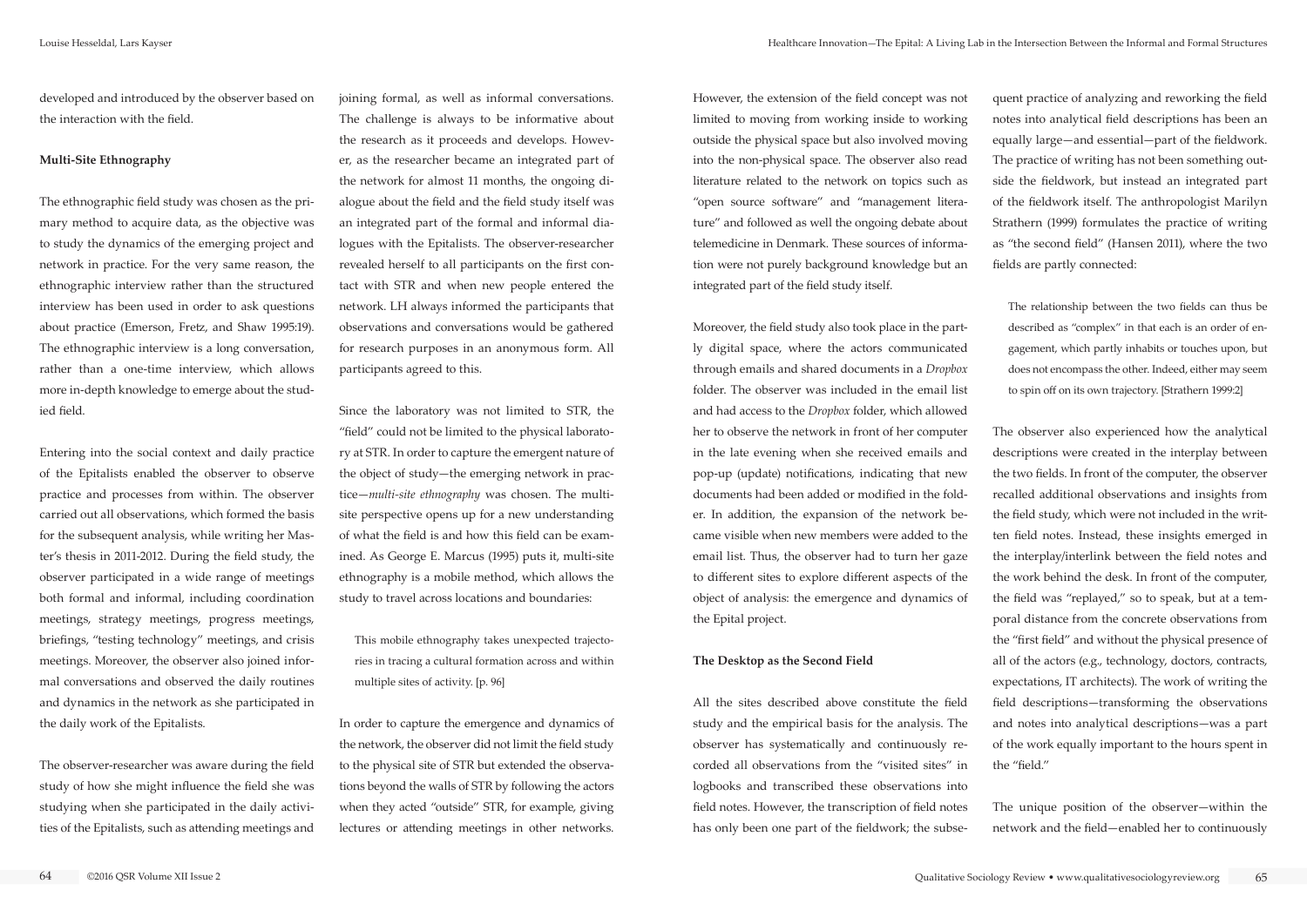jump between the two fields, instead of separating the two fields temporarily. From the beginning, the observer spent much time in front of the desk in order to write, and right up to the end of the study, the observer returned to the field in order to gain new insights into it. As Strathern (1999) points out, it is "time" rather than "place" that sets the limits for fieldwork. This is precisely the point of this analysis: it is a snapshot from a certain period in time. The project and network evolved after the observer walked out of the door and turned off the computer.

During the fieldwork, the observation, and the structuring and analysis of the data, two distinct and important results emerged. The first was the development of a confined unique environment, which can best be understood as a dynamic living lab. The second was the formation and dynamics of an informal inter-organizational network, which is reported in our second article ("Healthcare Innovation—The Epital: An Ethnographic Study of a Unique Way of Organizing Healthcare Innovation [in this issue of QSR]).

The following study builds upon field observations, which were conducted as part of the ethnographic field study that took place from November 2011 to September 2012. The study is divided into three sections:

- 1. The cheese bell
- 2. The living lab
- 3. The bubble

Section 1, *the cheese bell*, introduces the laboratory of the Epitalists from the perspective of the Epitalists themselves. This presents the case and serves as a starting point for the subsequent analysis of the laboratory in its making, which will be presented by introducing Bruno Latour's story of Louis Pasteur. The story of Pasteur is introduced as an analogy in order partly to introduce the laboratory and partly to question the notion of the laboratory as a "cheese bell," which is the term used by the Epitalists themselves.

Section 2, *the living lab*, studies the dynamics between the laboratory and the surroundings. The purpose is to show how the laboratory is much more than an isolated cheese bell; in practice, the laboratory is a living lab reaching far into society. By bringing in some theoretical points from Bruno Latour regarding laboratories, including the concept of "piggyback strategies," this section explores the materiality of the laboratory and its relation to the "outside," as well as the political nature of the laboratory.

Section 3, *the bubble*, introduces the notion of the Epitalists' laboratory from the perspective of the observer. The observer, on the basis of her field observations, develops the metaphor of the bubble. The observer argues that the bubble metaphor captures the nature of the laboratory as a partial and flexible object that constitutes multiple future possibilities and that also ties together multiple actors due to its partial and flexible nature. The Epitalists' laboratory is not a static and isolated cheese bell; it is a living lab reaching far into society, but also a living lab that, due to its flexibility and partial nature, can float to various places and take various forms. The concept of "bubble" is introduced in order to explain the nature of the laboratory as a particular construction.

#### **The Cheese Bell**

Early in the process the Epital project in the municipality was called a cheese bell by the Epitalists to signalize an independence from formal structures and to invite participants to join an innovative and disruptive process without any known constraints from the existing formal structures of the Danish healthcare system. As described in the project protocol, cited below (Phanareth K., personal communication), the nature of the project makes it necessary to establish a well-defined space (within the existing system):

The breadth of the project's ambition challenges, of course, the existing structures and frameworks, including legislative and legal matters, ways of settling accounts, management and organizational structures, power balances, culture, and attitudes; virtually, all of the concepts that define healthcare today. The formation of a cheese bell is therefore necessary, in part to create an experimental space that unleashes all components and breaks down all barriers and in part, to enable a kind of future pocket in the present that can expose the potential opportunities that the technology-driven service transformations of the future can offer. [translated by the authors]

From this, it appears that, due to its nature, the project needed to create an experimental space, without any interruptions or distractions from the established system. To understand the Epitalists' perspective, it is relevant to introduce their theoretical inspiration.

Inspired by Clayton Christensen (2003; 2009), the Epitalists see the cheese bell as an experimental and

necessary space—a kind of future pocket—where it is possible in the present to experiment with the future. Thereby, the cheese bell becomes a metaphor for the workplace of a new concept—the metaphor for the isolated and confined space needed in order to establish a disruptive innovation, namely, the Epital. From the perspective of the Epitalists, the Epital is seen as disruptive in the sense that the concept challenges many of the existing institutions in Danish society: legislation, financial accounting models, and organizational structures. From the perspective of the Epitalists, the challenge is to create a radical market creating innovation—as highlighted by Clayton Christensen—and at the same time be able to interact with patients who are still part of the existing healthcare system, participating in activities such as visits to general practitioners and outpatient clinics. The solution was therefore to establish a cheese bell in the intersection between existing services and alternative solutions in order to demonstrate a new concept and build a business case. In other words, the laboratory of the Epitalists is much more than just a laboratory. Let us take a closer look at the laboratory of the Epitalists.

## **Give Me a Laboratory and I Will Change the Healthcare System**

Bruno Latour (1983) has highlighted how science and innovation take place in the intersection between inside and outside the laboratory, as he exemplifies by proclaiming, "Give me a laboratory and I will raise the world." A lot has happened with regard to laboratories since Latour wrote this in 1983. The boundaries between inside/outside have become blurry; indeed, breaking them down has become an ideal in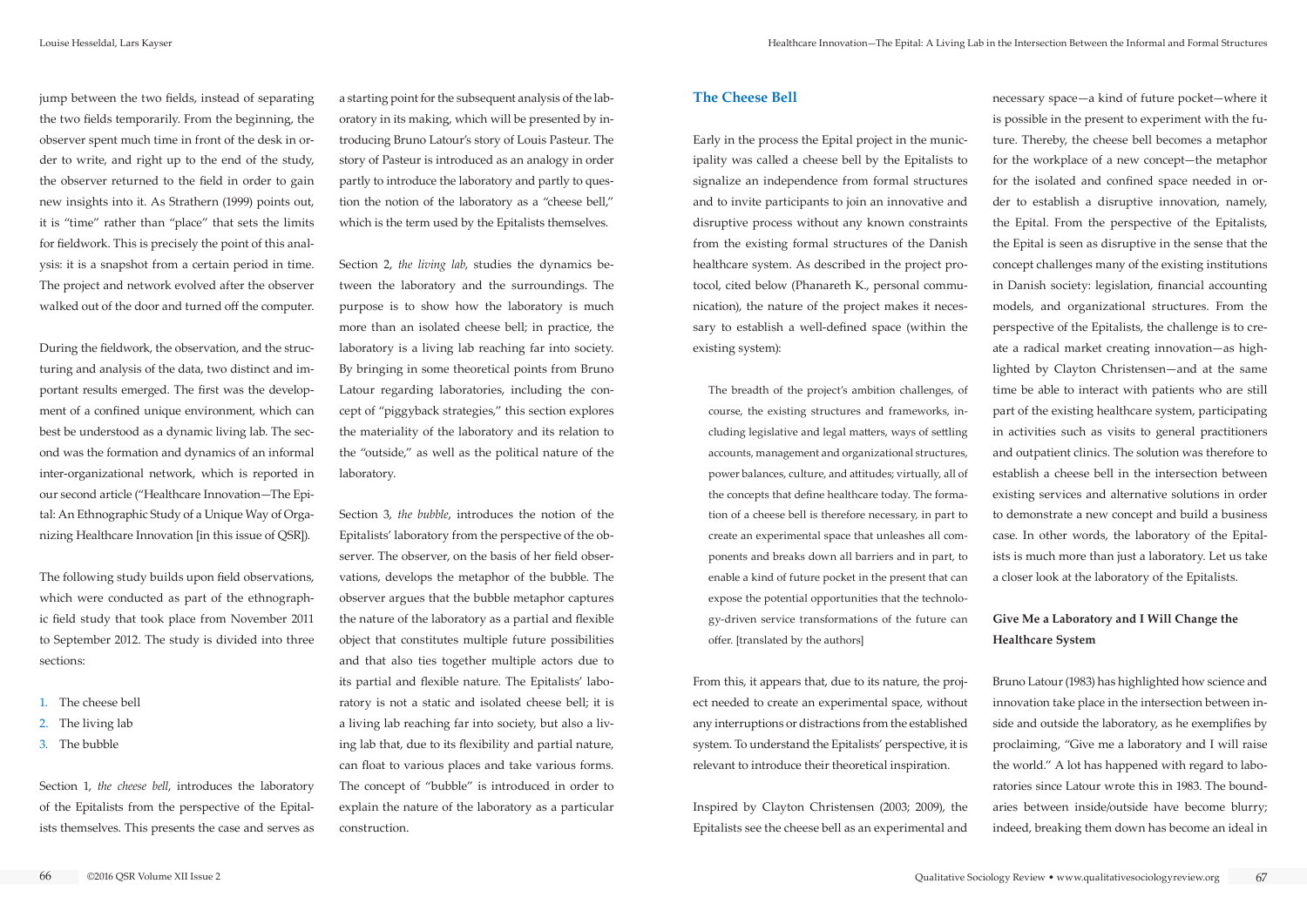research politics (DEA 2013).<sup>1</sup> Nevertheless, Latour proposes a line of enquiry that is highly relevant today and for this case in particular: we should not focus on the laboratory itself but on the construction of the laboratory and its position in the societal milieu (Latour 1983:258).

The Epitalists' laboratory is particularly interesting as the laboratory itself is constructed in the intersection between established boundaries and ways of doing and organizing healthcare innovation. It is a special construction: a kind of living lab in the intersection between formal and informal structures, as it is neither fully inside nor outside the Danish healthcare system since it is based in a municipality (see: the introductory part of the article).

To illustrate Bruno Latour's point about the lab as a special materiality, it is relevant to consider Latour's story about microbiologist Louis Pasteur (1822-1895). This serves as an introduction to the laboratory and the Epitalists as the object of research and is the entry point to the subsequent analysis of the particular materiality of the laboratory.

Today, Louis Pasteur is acknowledged as one of the most prominent French scientists and a hero, since he has been recognized as the developer of vaccines in 1881 that became crucial to public health. He also developed the *pasteurization method*, which is used to kill pathogenic microbes in, for example, milk and

wine (Blok and Jensen 2009:70). However, Bruno Latour does not support the above *diffusionistic* explanation that it was Louis Pasteur's brilliant ideas and scientific methods that were subsequently spread to the community. According to Latour, the success of *pasteurization* was due to the translation process through which a number of actors were mobilized and contributed to spreading the pasteurization method. Thus, 1) the success of the method was not due to Pasteur alone but also to the network around Pasteur; that is, he was one important actor among many others, and 2) Pasteur's success was linked to the fact that his laboratory was extended to society—thanks to the network. Let us introduce the story about Louis Pasteur.

In the French society, an epidemic was ruling as a killing anthrax roamed throughout society. The milt fire was of great concern to the agricultural society as animals died and it was also a concern for the rest of society, for whom animals had an interest. The microbiologist Louis Pasteur began studying the epidemic. To do so, he needed a specific object of research, for without this, his laboratory, including all its instruments, apparatuses, and scientists, was of no use. Therefore, Pasteur left his research laboratory at the École Normale Supérieure and established a temporary laboratory on a farm in the countryside. Out in the field, he could gain knowledge of the conditions in the country. After some time, he returned to his research laboratory, bringing back not the entire farm or the field, but only a single object of study, namely, a microorganism.

In the laboratory, Pasteur was able to isolate and control the object, so it became visible and tangible. Thereby, he was able to grasp the epidemic, which was eluding the farmers and veterinarians and killing the animals. In the laboratory, the invisible and elusive became visible and tangible. Out in society, the epidemic only came to light when it beat animals to death.

However, Louis Pasteur did not only make the invisible visible in his laboratory; he also developed the "pasteurization" method, which allowed him to control the object, the microbe, and made it predictable (Latour 1983). However, he needed to prove that the pasteurization method also worked outside the laboratory—as the epidemic was an issue outside in society, not inside his laboratory. Louis Pasteur was strong inside his laboratory, where he could control the object, but weak in society. To become strong outside his laboratory, he had to extend his laboratory by setting up the same conditions for success out in the community as he had inside his laboratory. If he did not succeed in extending his laboratory, the pasteurization methods could not be reproduced. In other words, his laboratory needed to be extended to a societal laboratory.

After numerous experiments in the laboratory, Pasteur staged the *Pouilly le Fort* trial, which took place on a selected farm in the French town of Pouilly le Fort. The experiment was carefully organized and had transformed the small French farm after Louis Pasteur's scientific prescriptions and instructions. All the right conditions were installed on the farm, so it was possible to extend the laboratory or rather, the pasteurization method. The trial was going to be the proof of the method: if it worked on this farm, it might also work on other farms. The recipe

for success was simply to follow the procedure and instructions as prescribed: disinfection  $\rightarrow$  cleanli $ness \rightarrow$  grafting  $\rightarrow$  timing  $\rightarrow$  registration. The trial was staged as "the proof" not just by Louis Pasteur, but aided by the media, which were there to shed light on what they described as "the divination of Pasteur" (Latour 1983).

The story of Louis Pasteur is relevant for the case of the Epital as it shows why the laboratory is essential for creating change. The Epitalists want to drive change—they want to *epitalize* the Danish healthcare system. Their project is not just about building technology but also about influencing the future healthcare system in general. The Epitalists are not just building technology; they are building a new infrastructure for the potential future healthcare system. The project is indeed *politics pursued by other means* (Latour 1983:273).

With this introduction in mind, let us turn to the object of the Epitalists and their laboratory—or more precisely, their living lab.

### **The Object of the Epitalists**

For Louis Pasteur, the microbe was crucial, since it was the important object he took with him back to his laboratory. It was his grip on this object that enabled him to control an otherwise uncontrollable epidemic. It was around this object that the continuous change between scales took place: from laboratory to society and the other way around.

Unlike Louis Pasteur, the Epitalists do not have a microbe and they cannot just find one out in the

<sup>1</sup> The mantra of "From Science to Invoice" has influenced the last decade of science politics in Denmark. The mantra is linked to the political plan of action, which was initiated by the former government (VK alliance) in 2003. The purpose was to increase the interplay between public and private science and to commercialize the work of the universities.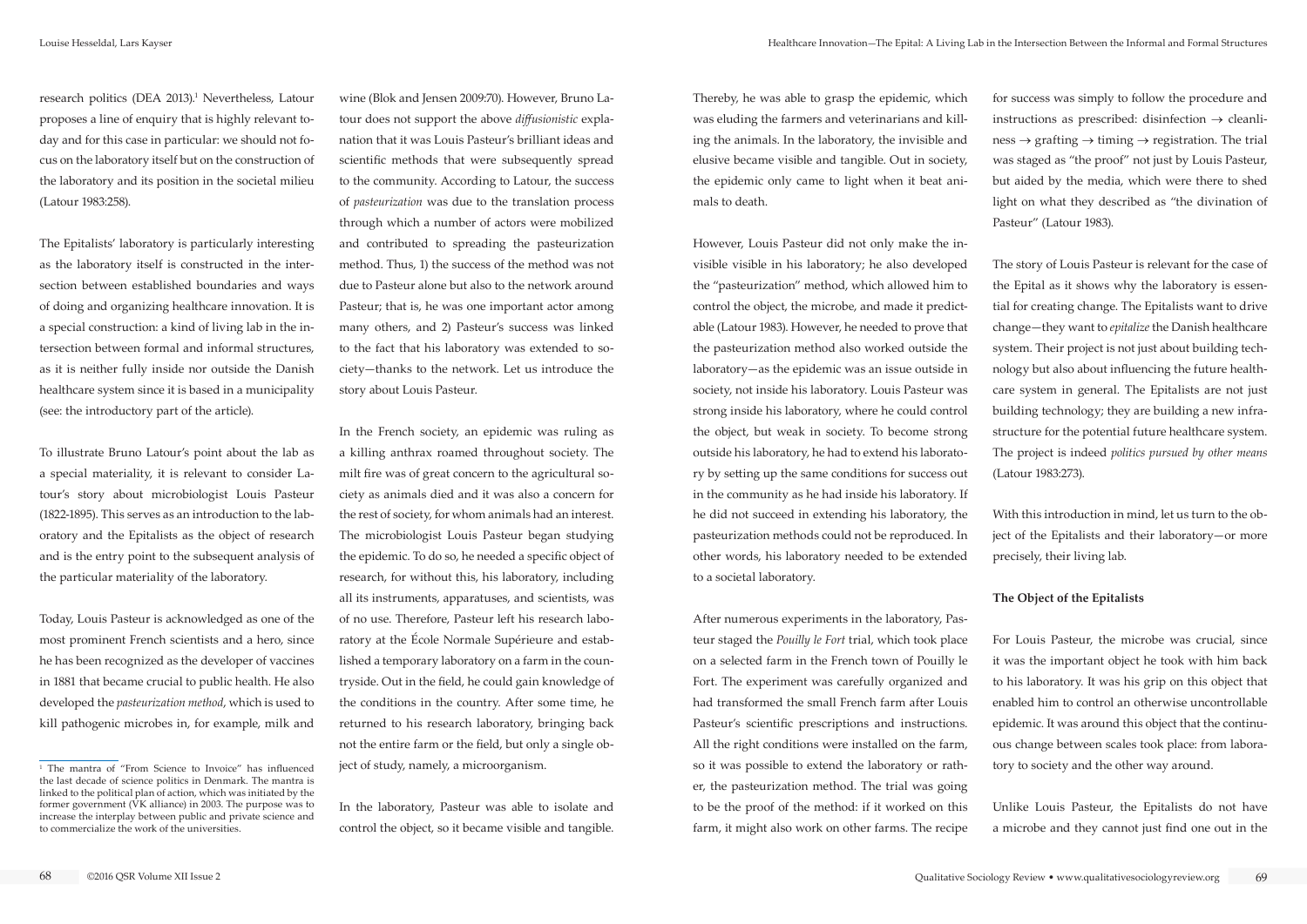field, as they need to construct it themselves. The Epitalists have been out in the "Danish healthcare field" for many years as many of them have worked within the healthcare system and gained experience of how to do things—or perhaps more precisely, how *not* do things, as their point of departure is that the existing system does not work.

For the very same reason, they need to construct their object. In other words, the object of the Epitalists—the telemedicine platform—is an object in the making. It exists as fragmented sub-elements building blocks—that need to be developed and connected to create a coherent telemedicine technological platform. These sub-elements include, among others: 1) *hardware*: a screen, a tablet, a server to store patient data, a telephone connection, and monitoring instruments, such as heart rate and oxygen meters and pulmonary function measurers, and 2) *software*: a stratification algorithm, software to coordinate interactions between the patient and the healthcare professional, and server software exchange of patient data between systems. These sub-elements must be connected and work together before the Epitalists have a tangible object. Despite the fact that the Epitalists do not have a telemedicine platform, they have already established the social organization that is going to embrace the technology and make it part of their practice: the municipality of Lyngby-Taarbaek has found the first test patients and appointed the healthcare professionals who will bring the technology to life. The municipality has also bought the tablets and monitoring devices that will be installed in the homes of the patients. At STR, located at Frederiksberg Hospital, the "Epi Call Centre" has been established, with the

monitors and computers that the healthcare professionals will use to "treat" patients in the Epital.

Thus, there are patients and healthcare professionals who are just waiting for the technology to be brought into play, there are tablets and monitoring devices ready to be unpacked, and there are monitors and computer screens ready to be turned on.

The object—the telemedicine platform—is an object in the making. It exists as different constituent elements, but does not yet exist as a coherent telemedicine platform that is ready for demonstration. Before the platform is ready for demonstration, it must be a "socio-material arrangement" that works in practice. Interestingly, a social organization was in place ready to bring the technology into play—a long time before the technology took shape. This tells us that the distinction between development and implementation does not make sense in practice. What it also tells us is that building technology and doing healthcare innovation is not just about building technology and infrastructure. It is also about building strong networks that can carry forward the technology and speak on behalf of its existence.

The Danish STS researcher Casper Bruun Jensen (2010) has written about these types of objects that have not yet reached the status of facts (black boxes) since it has not yet been acknowledged what exactly they are and what they do. He introduces the term *partial existing object* for such objects and highlights how the unstable nature of such objects gives them a special status:

Partially existing objects; not black boxes, but translucent boxes with highly diffuse and ephemeral content. This property of vagueness enables their flexible distribution and adoption in widely variable material and discursive circumstances. For this reason, they are also so crucially related to processes of creating expectations and envisioning the future. [Jensen 2010:35]

Partially existing objects are objects that have not yet achieved the status of a matter of fact. Interestingly, partially existing objects create a kind of flexibility, as they have different expectations attributed to them—both in terms of what they are supposed to become in the future, but also in terms of how the objects are supposed to be used in the future.

Similarly, the object of the Epitalists—the telemedicine platform—is a partially existing object. The partial existing nature creates a space for expectations for the future and for the finished product. The Epitalists share a common idea that something needs to be changed and they also share the idea that the *Epital* is part of the solution. However, none of them know exactly what the object is and what it is going to be in the future. Nevertheless, this emerging object is a placeholder for expectations—to an object and to a change in the healthcare system.

Let us now turn to the laboratory. When there is only a partially existing object, it becomes crucial to have a laboratory.

#### **The Laboratory of the Epitalists**

Just as the laboratory was crucial for Louis Pasteur, the cheese bell is also crucial for the Epitalists. The cheese bell is the isolated and confined environ-

ment where the Epitalists can experiment with an alternative organization of the healthcare system just as the Epital concept prescribes. In order for the Epital to be more than just a vision and dream materialized in a concept on a piece of paper, the Epitalists first need to prove that it is possible to organize the healthcare system in an alternative way. Second, they need to prove not just that it is possible to organize differently, but also that the re-organization can lead to an accessible, affordable, and modern healthcare system. In other words, they must demonstrate their business case.

As one of the Epitalists puts it, the cheese bell is crucial as it visualizes an alternative:

One thing is for sure—the cheese bell is the prime mover. The cheese bell visualizes that there might be an alternative to how things are organized today. [Epitalist, meeting April 2012]

The cheese bell is the laboratory of the Epitalists and the cheese bell is intended to visualize what is not visible outside in the community: an alternative way of organizing the Danish healthcare system. Note that the intention is not just to visualize a technological telemedicine platform but also to visualize an alternative organization of healthcare system. The laboratory is not just building a future health technology but also gathering ammunition for an alternative organization of the healthcare system. The laboratory of the Epitalist is a political laboratory—*politics pursued by other means* (Latour 1983:273).

Constructing an alternative healthcare system requires strong arguments. Much ammunition is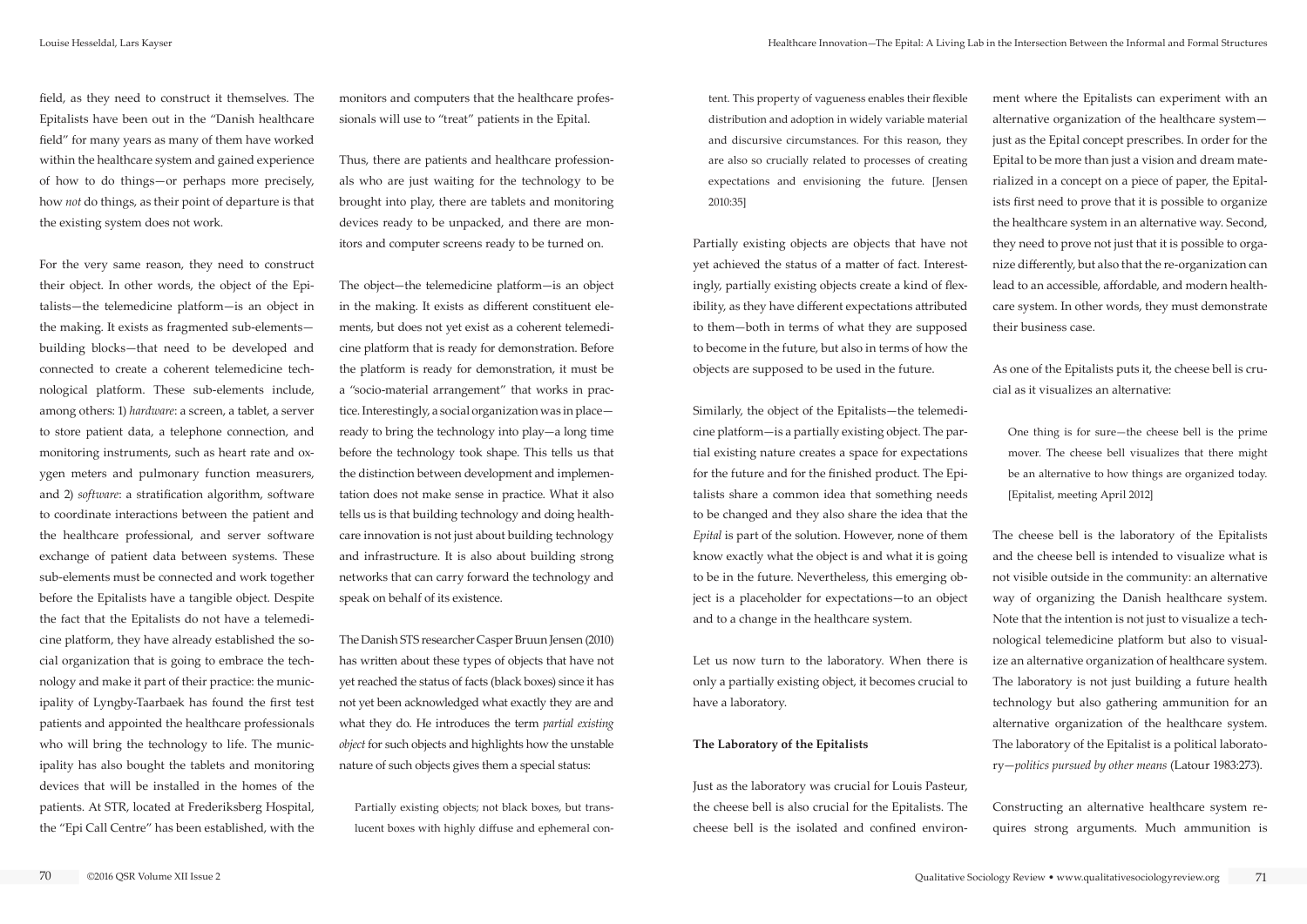needed to challenge one of Danish society's most firmly established institutions. Bruno Latour (1991) has studied how the so-called *fact builders*, that is, scientists and innovators, gather ammunition to strengthen their scientific and innovative statements. In order to succeed, a statement must be loaded literally: it must be loaded with ammunition, so they cannot be avoided, opposed, or ignored (Latour 1991). In the same manner, the Epitalists need to gather strong ammunition by loading their statement: *Epital is a glimpse of the future healthcare system, and telemedicine in general is the solution to the challenges of the current healthcare system*. As long as their statement is merely a claim, it can easily be challenged by other statements like: *The future healthcare system is all about building new super-hospitals where telemedicine is just one element among many others*.

The Epitalists are aware of this, and they have therefore built the concept for the future healthcare community. It is not just about building new technologies but about building new infrastructure and processes. They have developed a detailed description of the telemedicine platform and its infrastructure, organization, actors, technology, and values, all of which have been materialized into a concept—*the Epital*. This concept is a living document among actors and is being distributed by email when critical voices disturb the statement of the Epitalists by questioning the project: *Well it's nice that you have an idea, but how will you realize it?* Think, how often a discussion, where different arguments are flying around, is settled when one of the parties throw a report, a graph, a contract, prototype, or ID cards on the table, as the conclusive proof or demonstration of the truth of a certain statement. However, a concept materialized on a piece of paper is not enough for the Epitalists to convince the proponents of the existing healthcare system: they need to prove in practice that their concept is just as promising as it is on paper.

Therefore, the cheese bell is of high importance. The cheese bell is their laboratory, where they are going to create a mini healthcare system in a controlled environment. Like Louis Pasteur, they need to stay inside their laboratory until they have gathered enough strength and resilience to meet the critical community outside the cheese bell. As one Epitalist puts it:

We have created this cheese bell and it has to be bulletproof…We must first and foremost be able to show that we can build a mini-system up and get it running. We need to ensure peace to consolidate the cheese bell now. [Epitalist, meeting March 2012]

The Epitalists are strong inside their laboratory, but weak outside, as long as they cannot prove their claims. Therefore, the Epitalists must stay inside until the project is bulletproof. It is natural to ask: When is the cheese bell bulletproof? How long are they supposed to keep it isolated? And finally: When are the Epitalists ready for their *Pouilly le Fort* trial?

For the Epitalists, the cheese bell will be bulletproof when they enter into the "proof of concept" (POC) phase. POC is the term the Epitalists use in their daily work to refer to their key milestone the demonstration. In practice, the POC is defined as that point in time when they have gathered all the technological elements into a telemedicine platform and have enrolled and mobilized the first six patients as the Epital concept prescribes: with the help of the technology, they must measure and report data, so it is possible to act upon these on the other side of the screen—in the "Epi Call Center," where healthcare professionals are ready to treat the patient—if needed.

When this is in place, they will be able to go out and show the first demonstration film or give the first physical demonstration of STR and say: *See for yourself, it is possible, and it is not just us saying so; the patients are also saying so*.

It is crucial to get the patients enrolled and mobilized so they can speak on behalf of the Epital concept's existence. In this way, they can contribute to bringing into play, or at least putting on the public and political agenda, not just the telemedicine platform but also an alternative healthcare system.

The POC demonstration is just as important for the Epitalists as the "Pouilly le Fort" demonstration was for Louis Pasteur. The Pouilly le Fort demonstration was a staged experiment to convince the investor in terms of confidence and later in money—that the translation made by Pasteur was a fair contract (Latour 1983:264). Equally, the POC is essential for the Epitalists, since it is a demonstration that is intended to convince the public and investors that the Epital is a promising investment. Thereby, POC is an important prerequisite in order to mobilize the interests of a wider network outside the cheese bell—a network that includes private and public investors and research institutions, politicians, and the general public. It is crucial that the demonstra-

tion is able to meet some of the expectations created by the Epitalists and at the same time establish new expectations: *There is much more than what you can see, this is only the beginning*…

### **The Living Lab**

The Epitalists are not just working inside their laboratory; they are working just as much outside as inside their laboratory. The laboratory of the Epitalists is not merely an isolated laboratory or cheese bell; it is a living lab reaching far into society.

These continuous leaps between inside and outside are crucial to the Epitalists—not just for extending the laboratory into society but also for maintaining the laboratory. Interestingly, while Louis Pasteur had a physical laboratory with research assistants and equipment, the living lab of the Epitalists is something that must be created. It is not merely the object that is in the making—the same goes for the living lab itself. This is also why the Epitalists' laboratory is of interest in itself: it is much more than a laboratory. It is a living lab that destabilizes wellknown distinctions such as development/implementation and inside/outside.

Interestingly, it is not just the partially existing object that could arouse enthusiasm among different interests and actors on the "outside"; the living lab itself—the experimental space in between—could, too. For the very same reason, the Epitalists have engaged with several different actors: they have held meetings with politicians, policy makers, and private companies and they have written research applications. In other words, the Epitalists have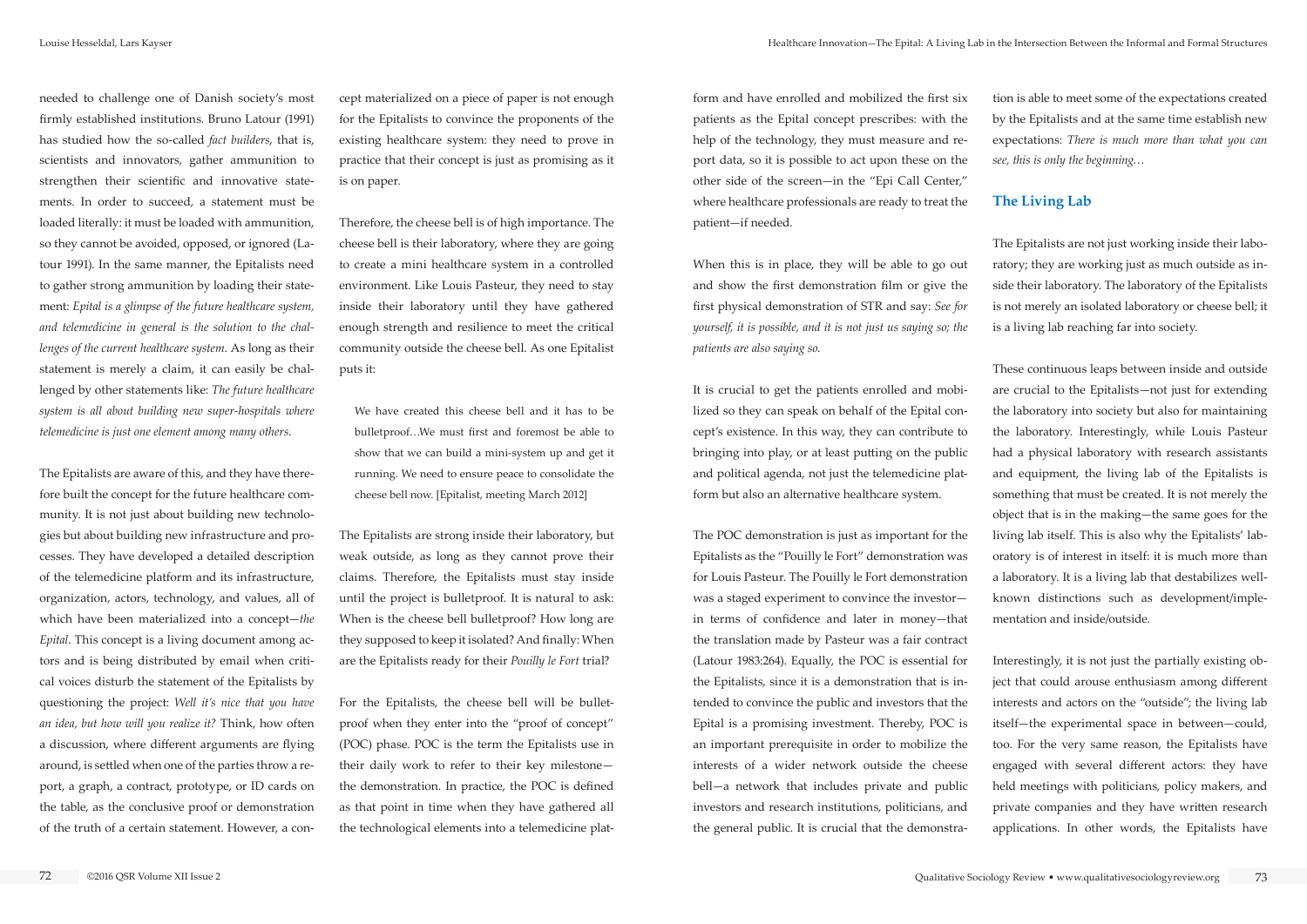sought various *piggyback rides* in order to maintain their laboratory and extend it into society. The concept of piggyback rides (strategies) is introduced by Bruno Latour (1987):

The easiest means to enroll people in the construction of facts is to let oneself be enrolled by them! By pushing their explicit interests, you will also further yours. The advantage of this piggyback strategy is that you need no other force to transform a claim in a fact: a weak contender can thus profit from a vastly stronger one. [p. 110]

As Latour highlights, it may be advantageous to enlist a stronger player by taking a piggyback ride. By riding on the back—or the wave—of a stronger player, you can borrow strength and put the wind in your sails.

Let us take a look at how the Epitalists have considered different piggyback strategies in order to maintain and extend their laboratory. To illustrate this, two specific strategies will be presented. This presentation is based on various episodes that took place in the spring of 2012, when the Epitalists engaged with various strong actors in the healthcare industry, including commercial and political actors.

#### **Building a Commercial Network**

In the late spring of 2012, the Epitalists were contacted by one of the big actors in the healthcare industry. The supplier was very interested in the Epital and the idea of service transformations in the healthcare system, for perhaps there would also be a position for the supplier in the future (re)organization of healthcare as outlined in the Epital concept.

The supplier expressed an interest in potentially investing in the project, making it possible to upscale the number of patients being enrolled. The Epitalists and the supplier decided to continue the dialogue about possible collaboration and they had both put their thinking caps on: it was time for both parties to think and calculate carefully.

From the perspective of the Epitalists, the advantages of cooperating with the private supplier were obvious: they would get massive financial support for the project, and the collaboration would also potentially open up opportunities to enter into the international healthcare market (The Promised Land). Getting a foothold in the international healthcare market was the dream of the Epitalists. The international healthcare market is much larger than the Danish one and it was "The Promised Healthcare Land" where they might be much more disruptive than in Denmark.

On the other hand, the risks of cooperation were just as obvious: they would undoubtedly lose ownership of the project, and it would be hard to preserve the values and organization that had been the basis of a grass roots movement and had carried the Epital forward. As one Epitalist explained, "The proposal for cooperation would not be an easy decision for the idealist, but perhaps a necessary decision, if you ask the realist." If you asked the realist, financial resources were essential in order to be able to prove more than just a partially existing telemedicine platform or provide more than just a POC demonstration. To sum up, stabilizing the technology and increasing the number of patients would require more resources, but acquiring resources meant running

the risk of being devoured by commercial interests as the supplier undoubtedly would demand ownership in return for the financial investment. That is the downside of taking a piggyback ride: you lose control, and you cannot be sure of what your contribution will become when it falls into the hands of a stronger actor (Latour 1987).

#### **Building a Political Network**

As mentioned, the Epitalists did not only invite private actors partly inside the living lab; they also built relations to politicians and policy makers those who knew about politics in full scale.

In the late spring of 2012, the Epitalists began to work on the idea of becoming part of the government's annual budget. This would allow them to create the sector-neutral space needed, as outlined in the Epital concept. In this space, different sectors could be involved, but none of them could claim ownership of the project. The idea emerged from discussions with politicians and policy makers in the healthcare area. Telemedicine was of high interest among politicians from all sides of the Danish political landscape—so there might be an opportunity to gain broad support for an ambitious telemedicine project such as the Epital.

If the Epital became a political laboratory, the issues of lacking funding and institutional anchoring would be solved. However, the Epitalists would hardly be able to maintain the freedom and openness that had been the driving forces behind the network. A political laboratory would allow the needed sector-neutral space to emerge. However, the very

same anchoring would also make the laboratory in "partial full scale" and therefore in the spotlight and would probably require the Epitalists to get out of the lab before they were ready for it.

In other words, a political laboratory would be in the firing line for criticism and opposition from all those who were "not invited" inside. Moreover, there would be a demanding employer, constantly working on maintaining political legitimacy and defending the tax-funded experimental (political) laboratory.

The observer left the field before any decisions regarding the above piggyback strategies were made. Nevertheless, whatever piggyback strategy the Epitalists may chose in the future, one thing is certain: the Epital will change accordingly. Taking a piggyback ride is not free; the Epitalists would need to adapt to the given actor and requirements. In this case, the innovator's dilemma is how to maintain the independency and bottom-up, grass roots living lab while ensuring the maintenance of the living lab and the progress of the "disruptive innovation." That is why it is a difficult decision for the idealist, but a necessary decision for the realist. The Epitalists' dilemma is to balance between being idealists and realists.

# **The Bubble**

Let us return to Bruno Latour's line of enquiry concerning laboratories, focusing on the construction of the laboratory and its position in the societal milieu (Latour 1983:258). The Epitalists themselves termed their laboratory "the cheese bell," but as we have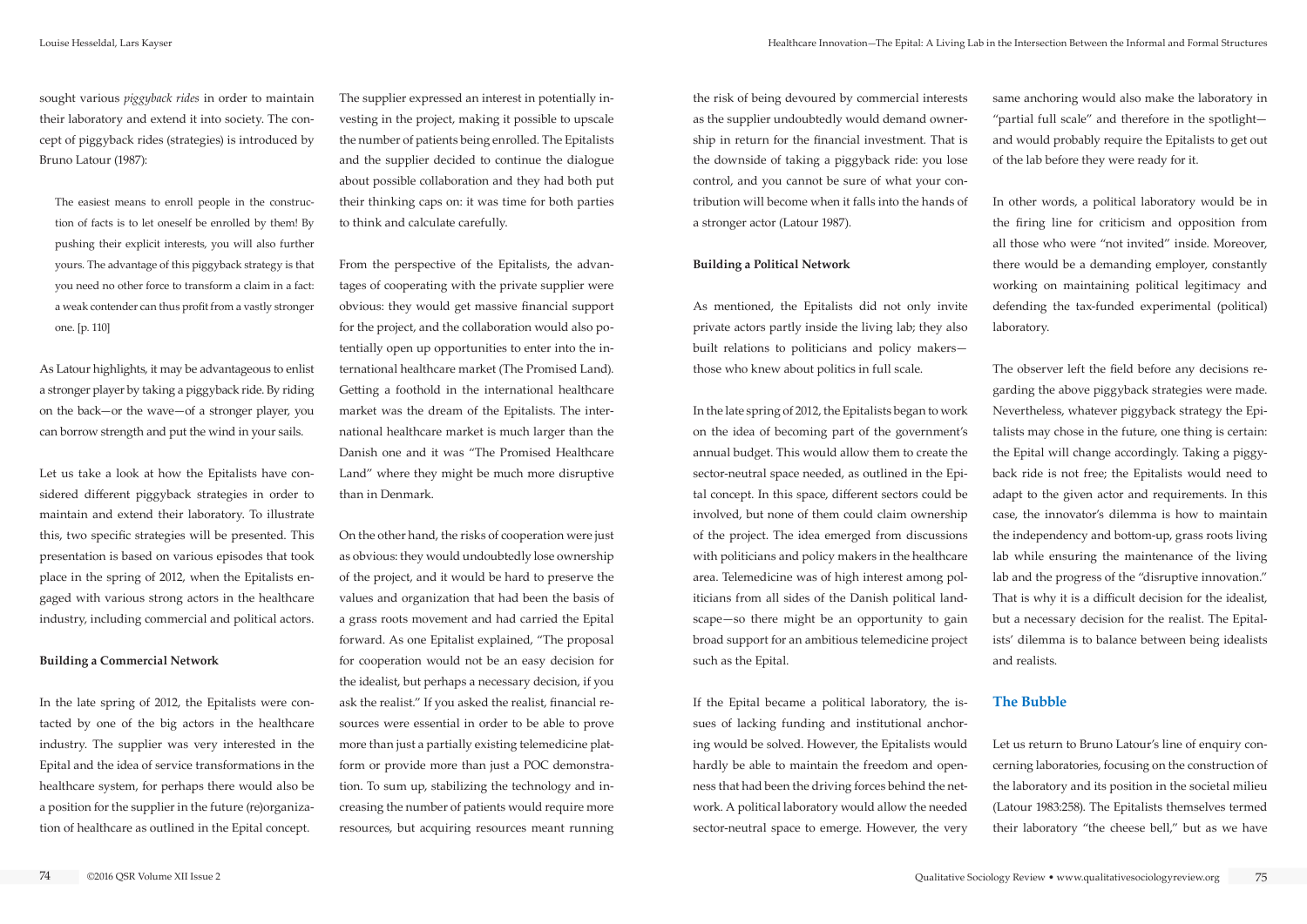seen, the laboratory of the Epitalist is not merely an isolated cheese bell, but rather a living lab reaching far into society.

From the observer's point of view, a *bubble metaphor* would be much more appropriate to capture the nature of the living lab: while a cheese bell points in the direction of something static and something that must be kept isolated and airtight, the bubble points in the direction of something that can float and move around freely in response to the blowing winds. The wind can blow it to new places—far from where it originally came from. Like a bubble, the living lab of the Epitalists is something temporary—something that eventually will either fly out into the world or burst.

Let us take a closer look at how the future would look from the perspective of the Epitalists by introducing extracts from a fieldwork episode. The episode took place in December 2011, when an actor/ vendor from "outside" came by the laboratory to see what was going on inside. This episode shows how the Epitalists are working just as much with the future as with the present and just as much outside as inside the cheese bell. The episode is of particular interest as it shows 1) the potential future strategies for the cheese bell from the perspective of the Epitalists themselves and 2) the dilemma of the Epitalists: balancing idealism and realism.

After a short pause in the conversation, the vendor asked the Epitalists: "How have you planned to get off the ground with this cheese bell?" The Epitalists replied that they had discussed various possibilities: they could "move the cheese bell, crack it, or

expand it." However, they did not yet know what to do and from their perspective, it was not the most important thing at this stage. That was the cheese bell, as well as the decisive driving force behind visualizing an alternative way of organizing the healthcare system.

When the Epitalists refer to the possibility of moving, cracking, or expanding the cheese bell, they are referring to different kinds of potential future strategies for the cheese bell on the other side of the POC: they could move it to other municipalities, regions, or countries. Alongside building technology, the Epitalists have also built a network of interested municipalities, which are waiting to get their own cheese bell. The Epitalists just need to prove that it works on one farm—just like Louis Pasteur did namely, in the municipality of Lyngby-Taarbaek. From the perspective of the Epitalists, the growth model of the Epital—building the proof and extending it into society—is simple: if they can demonstrate that it works in the municipality of Lyngby-Taarbaek, it will also work in other municipalities in Denmark, as long as they follow the prescriptions of the Epital concept.

When the Epitalists refer to the possibility of expanding the cheese bell, they are referring to the possibility of up-scaling the project: moving it from a mini-scale cheese bell project to a large-scale project with a critical mass of patients included. While the cheese bell has been consolidated, a research network has also been formed: the network has been established and research applications, based on the idea of up-scaling the cheese bell, have been initiated. As Bruno Latour (1983:259) has highlighted, "Science is one of the most convincing tools to persuade others of who they are and what they should want." Up-scaling the project with a critical mass of patients would be crucial to mobilize the interest of a wider network—a network of private and public funds and investors, research institutions, politicians, and the general public.

Finally, when the Epitalists refer to *breaking the cheese bell* as a third option, they are referring to the possibility of lifting the cheese bell. In contrast to the two other options, this third possibility would imply that they have succeeded in *epitalizing* the existing healthcare system, or conversely, that they have modified and adapted the Epital concept so that it fits into the existing healthcare system.

Interestingly, the Epitalists are working on all of these potential future strategies alongside the process of building the object and maintaining their laboratory. The Epitalists are working just as much with the future as with the present—and they are working just as much outside as inside the cheese bell.

Let us turn back to the field episode in which the vendor also introduces an interesting point: that it takes more than a laboratory to change the healthcare system.

The vendor smiled and said after some hesitation that changes can happen quickly if there is political support behind them, but that it can be a long and difficult process if a change is modeled from the bottom up. The Epitalists quickly added that the network was the driving force: "It's a grass roots movement."

Notice that the vendor is referring to two different kinds of driving changes: you can go the long way and try to model the change from the bottom up, or you can take a shortcut by building political networks and alliances. The vendor is pointing to the fact that "it takes more than a laboratory" to change the healthcare system<sup>2</sup>: from the vendor's perspective, it takes political endorsement or a revolution from the bottom.

As we have seen, the Epitalists are well aware of the fact that it takes much more than a laboratory to change the healthcare system. That is exactly why they work just as much on the inside as the outside. They have held meetings with politicians, policy makers, and private companies and they have written research applications—alongside their work on building the telemedicine platform itself. This continuous leap between inside and outside has been crucial to the Epitalists—in order to maintain their laboratory and to extend the cheese bell into society. Note that the Epitalists refer to the process as being a "grass roots movement," in reference to the revolutionary bottom-up process. However, at the same time, we have also seen how the Epitalists are exploring various piggyback strategies in order to borrow strength—political or financial—that can put the wind in their sails. Again, the dilemma of the Epitalists is balancing between being idealists and realists.

The observer left the field before any decisions were made with regards to piggyback rides or future strategies. So whether the Epitalists will take a piggyback

<sup>2</sup> Daniel Kleinman (2003:138) has written an article in response to Latour (1983): *It takes more than a laboratory to raise the world*. He highlights how money and the ability to get funds go beyond laboratories and research. His work is a critique of Latour and his focus on laboratories.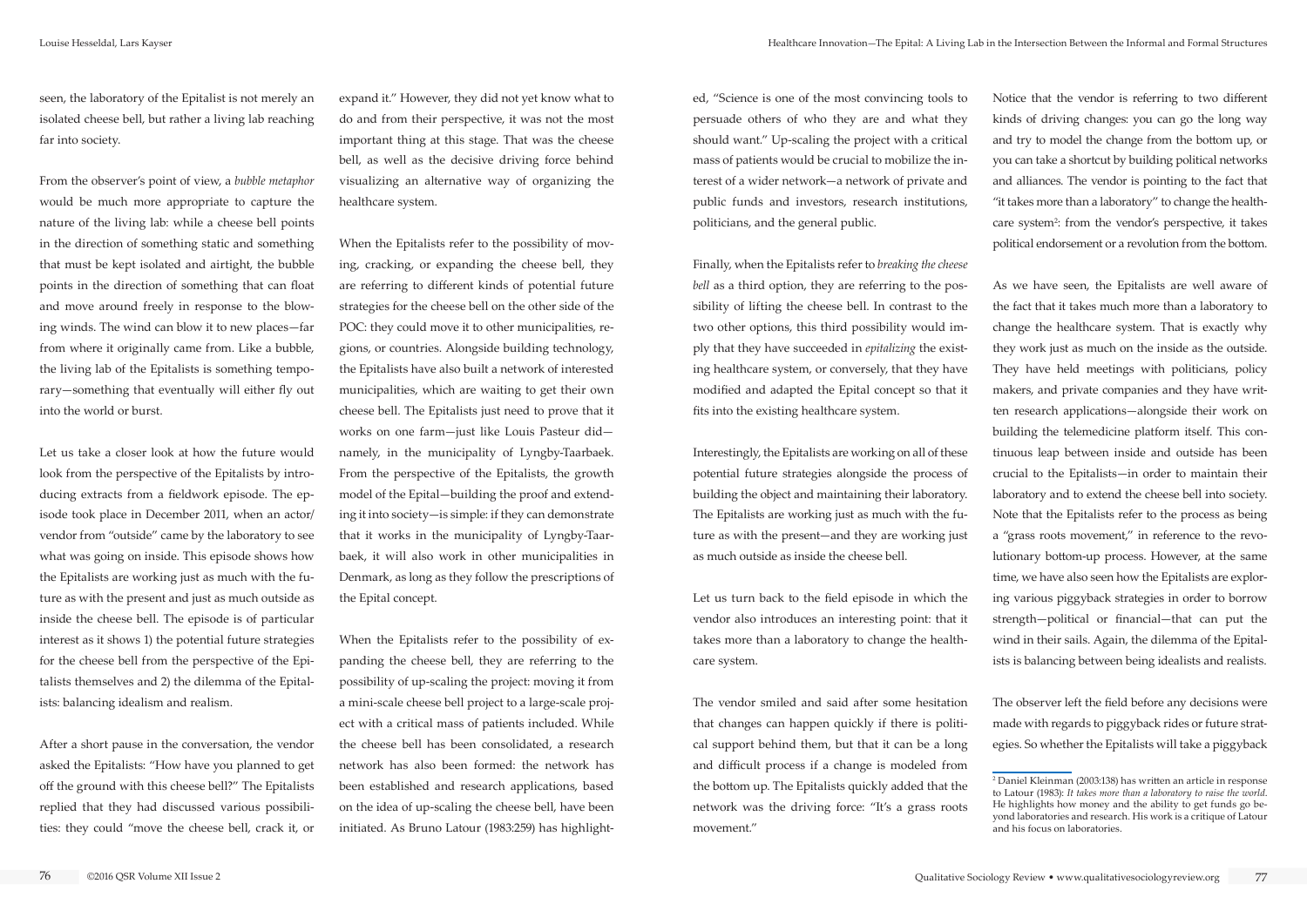ride to put wind in their sails or they choose to go the long way, creating change from the bottom up, is beyond the observation period of this study.

### **Discussion and Conclusion**

As this article shows, it takes more than a laboratory to change the healthcare system. This article argues that when it comes to healthcare innovation, we may need to pay more attention to new kinds of living labs rather than formal laboratories.

Bruno Latour reminds us that we need to pay attention to the construction of the laboratory and its position in the societal milieu rather than focusing on the laboratory itself. The laboratory of the Epitalists is a particular construction: it is a living lab created in the intersection of formal and informal structures—it is neither fully inside nor outside the Danish healthcare system as it is anchored in a municipality. This construction short-circuits the way we normally structure living labs in the Danish healthcare sector.

This article argues that we need to pay attention to new kinds of living labs—like the one introduced in this study—rather than simply looking at formal laboratories. These living labs can take multiple forms; this study has introduced one kind that is particularly interesting as it is a bottom-up living lab. It was founded by a handful of people who felt that something needed to be done differently and they therefore initiated a living lab in the intersection between the formal and informal structures.

Unlike Louis Pasteur, the Epitalists do not just have a laboratory; rather, they need to continuously in-

teract outside their lab in order to maintain the lab itself. We tend to take laboratories for granted and forget the political nature of the construction itself. The living lab of the Epitalists is indeed politics pursued by other means—these other means are to change the existing healthcare system in the name of disruptive innovation.

Bruno Latour also reminds us to consider laboratories as places where society and politics are renewed and transformed (Latour 1983). This study has shown an example of how this can look nowadays. Although the study does not show the potential impact on society and politics, it still shows an attempt to impact the wider healthcare system and health policy—in the name of enabling disruptive innovation. Thereby this study also contributes to our understanding of how health policy evolves in practice and shows an experimental set-up for policy development.

As we have seen, the Epitalists have actually managed to create a living lab in the intersection between the existing (inside) and the alternative (outside) environment. The living lab of the Epitalists has not, within the observation period, been able to release the full potential of "disruption." Instead, more like the Hardhats, the Epitalists have been able to utilize knowledge from within the organization to create new solutions outside the organization that are presented to the existing healthcare sector. It shows how the laboratory of the Epitalists is a bubble reaching far into society rather than an isolated cheese bell.

The study has only included the considerations of various piggyback strategies and no decisions regarding specific piggyback strategies and alliances. However, the study shows that the decision on whether to take a piggyback ride is a dilemma between idealism and realism. The idealistic Epitalists and Clayton Christensen would argue—referring to the disruptive nature of innovations—that driving disruptive changes will always be a kind of grass roots movement since the nature of the innovation conflicts with the existing (healthcare) system. Eventually, it will change the (healthcare) system due to the geniality of the disruptive innovation. From the perspective of the realistic Epitalists, it might be better to take a piggyback ride in order to maintain the laboratory and extend it into society. The dream of *epitalizing* the existing healthcare system is an ambitious project and the question is whether it is best to take the revolutionary or evolutionary approach.

When the Epital concept signals being disruptive and an alternative to the existing healthcare system, very strong alliances must be established to succeed. In contrast, the approach of being at the intersection of the existing (formal) and the alternative (informal) systems may be a strategy that makes the Epital concept easier to accept as it, at first glance, will be considered a normalization process/evolution (May et al. 2009) rather than a disruptive/revolutionary and potentially threatening process.

### **Funding**

This article builds on a Master's thesis in the Danish language at Copenhagen Business School, Copenhagen, Denmark. Title: Epitalet – en ny organ-

iseringsform for udvikling af sundhedsvæsenet? Defended in 2012. The work has not received any financial support.

### **Acknowledgements**

Special thanks to Dr. Klaus Phanareth, first, for opening the doors to the laboratory of the Epitalists, a truly inspiring and admirable environment, and second, for creating an open environment for creativity and knowledge sharing that has fostered a unique living learning lab. Thanks to all the Epitalists for sharing their impressive work, passion, and thoughts on how to change the healthcare system and for showing us an alternative way of organizing healthcare innovation, which has only been possible due to their dedication and hours of volunteer work. Special thanks from the first author, Louise Hesseldal, to Birgitte Gorm Hansen, who was the supervisor of the Master's thesis, for teaching how to look beyond the boundaries. Thanks to Ms. Lena Sundby Jensen for assisting in editing and setting up the paper.

### **Ethics**

In the documentation and in the presentation of data, all those involved have been anonymized. In accordance with Danish law, for qualitative studies not involving biological material, medical technologies, and diagnostics or treatment of patients, approval from the National Committee on Health Research Ethics (Den Nationale Videnskabsetiske Komite) is neither needed nor obtainable (Den Nationale Videnskabsetiske Komité 2013).